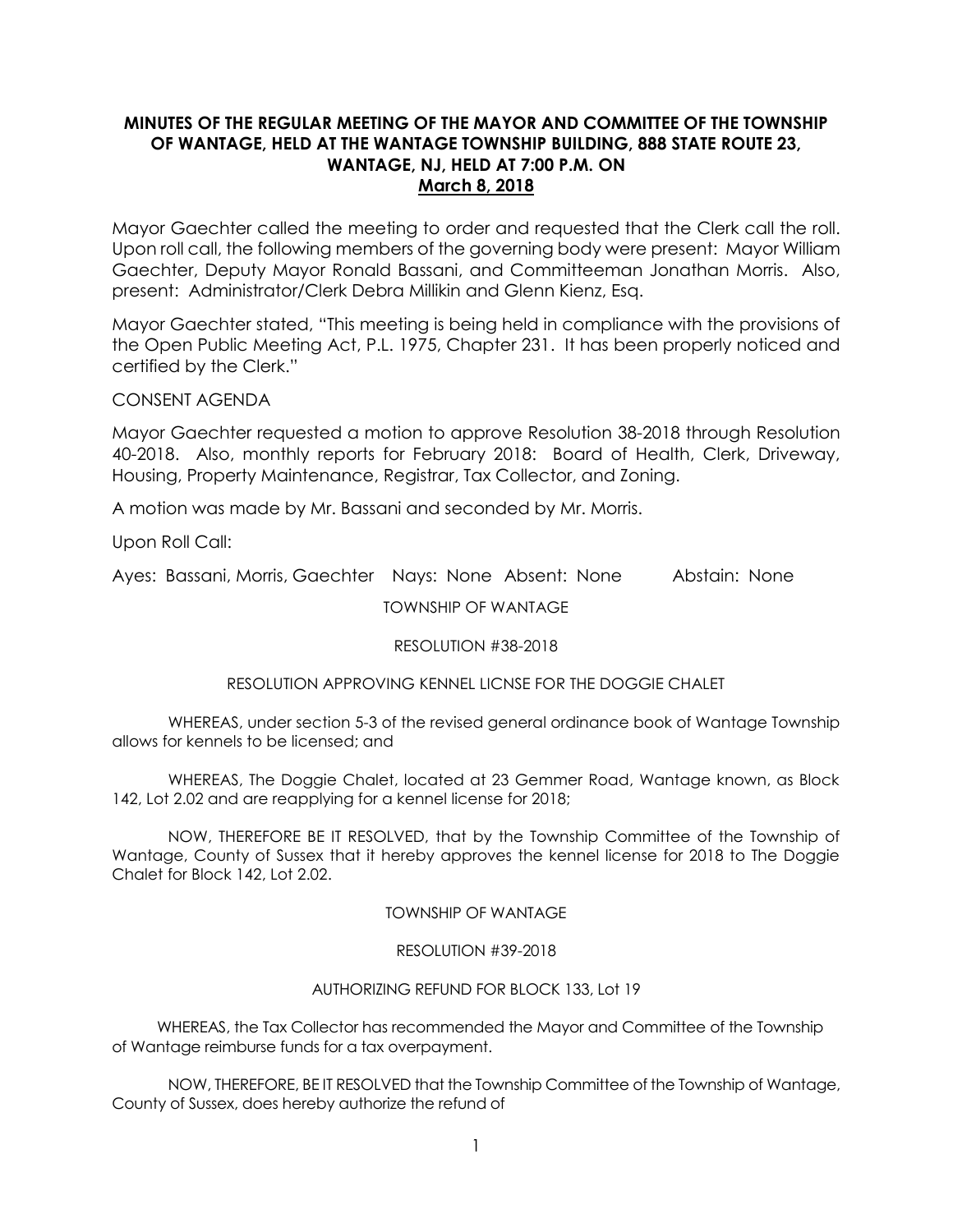\$3,023.60 to John and Cindy Tiger, Block 133, Lot 19 for tax overpayment

### TOWNSHIP OF WANTAGE

### RESOLUTION #40-2018

### AUTHORIZING REFUND FOR ESCROW FOR JEFFREY PARROTT

 WHEREAS, the Land Use Secretary has recommended the Mayor and Committee of the Township of Wantage reimburse funds for a completed escrow application.

NOW, THEREFORE, BE IT RESOLVED that the Township Committee of the Township of Wantage, County of Sussex, does hereby authorize the refund of

\$344.19 to Jeffrey Parrott, for LC-1704 for completed Concept Meeting

# **REPORTS**

Clerk/Administrator – Mrs. Millikin stated the Clerk's Office processed 16 OPRA requests in February.

Mrs. Millikin stated her sincere thanks to all the DPW regarding the past two Nor'easters and all their efforts. The guys worked a lot of hours and dealt with a ton of obstacles whether downed trees or wires on the roads.

Mrs. Millikin stated her and Joe Konopinski, OEM Officer, have been in contact regularly with JCP&L's Area Manager. We have continued to push to get answers on times to have service back to the Township. I realize the frustration of the residents and want to assure them the Township is doing everything in its ability to try to get power fully restored. As of tonight, there are 149 outages still in the Township.

Mrs. Millikin stated based on the past two storms Joe Konopinski and I agree with establishing a facebook page for Wantage OEM in order to disseminate information out to residents. Also, we will be adding additional information to the Township website indicating in the event of an emergency to contact 9-1-1. If a concern about trees down or with road issues to call the non-emergency line at Vernon for assistance after hours. This way Vernon can contact Joe Konopinski, Bob Wagner or myself with issues that arise.

Attorney – Mr. Kienz, Esq. the Township is moving forward with the property on Clove Road. In order to make the site safe the Township will be placing at temporary fence and deal with any vermin issues.

Mayor/Committee Report – Mayor Gaechter stated his thanks to the Road Department. Mayor Gaechter stated in regards to the power outages this is deja-vu with Hurricane Sandy and seems like no changes have been made. JCP&L efforts were mainly in central New Jersey until they finally got up here on Sunday. Mayor Gaechter praised Sussex Rural for getting their customers restored in a timely manner. Mayor Gaechter also indicated Jonathan Rose reached out about any assistance the County could provide. He was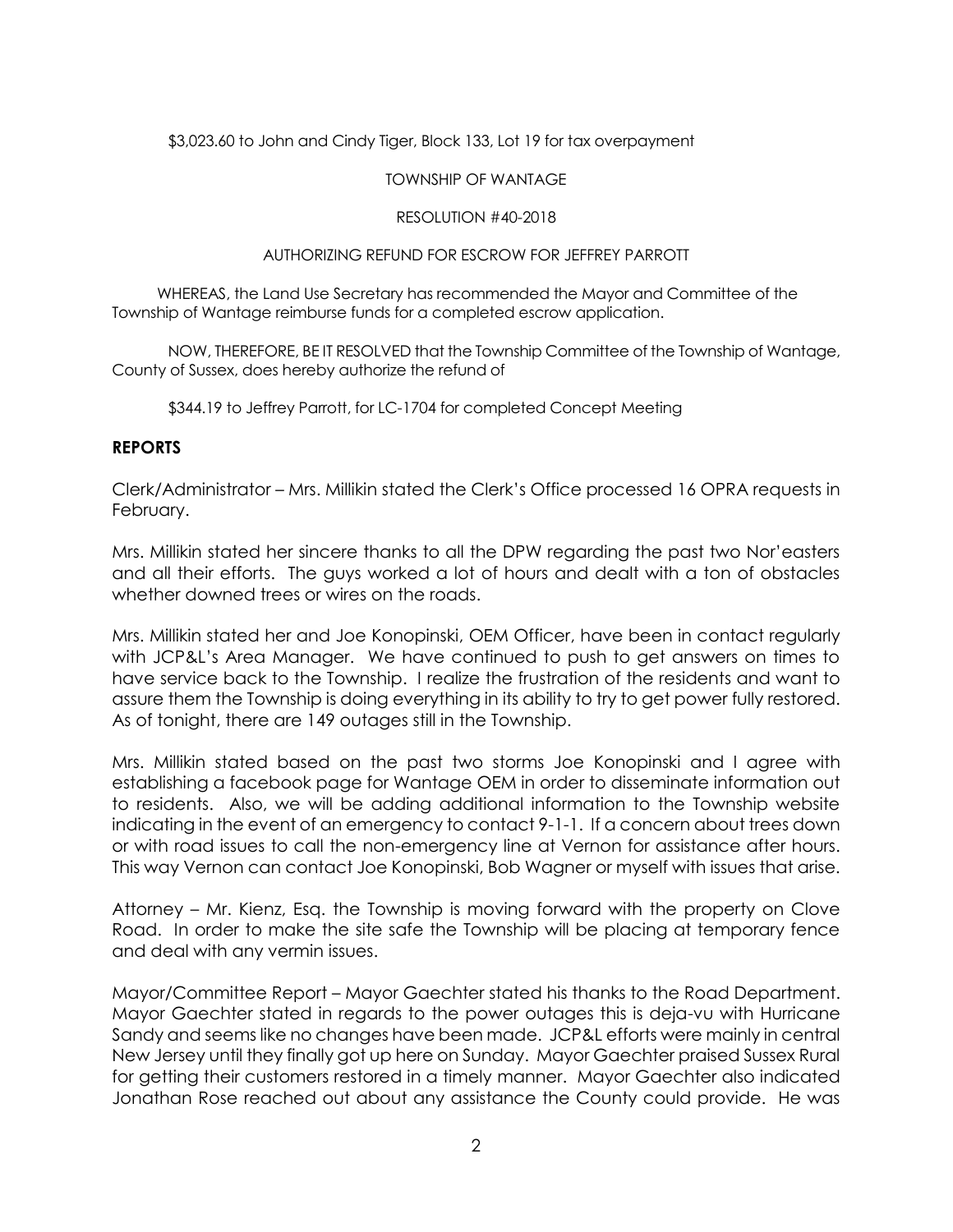also on a conference call with Congressman Gottheimer's Office. He also indicated the Governor's Office did reach out on Monday.

Mr. Bassani stated the Open Space Committee met and Autumn Sylvester met with the group about moneys the County may have. One of the areas of interest is trying to put moneys towards aquafers. The Committee thought it might be worth pursuing the boat ramp at Lake Neepaulin. Mr. Bassani also stated the Committee discussed the two open space projects moving forward. Mr. Bassani stated that Mrs. Millikin and I met with Blue Collar at this point and they will be discussing some of the items to address for the next meeting. Another update will be provided at the next meeting.

Mr. Morris stated High Point Regional High School will be holding a community school forum on March 20<sup>th</sup> at 7:00 p.m. in the media center. Some of the speakers will be Francis Koch, Chief Michael Richards, Sheriff Strada, Sgt. Bambara, and Trooper Bowness and feels this is important discussion based on what has occurred recently in Florida. Mr. Morris asked that this be placed on facebook and the website.

## **OLD BUSINESS**

Mayor Gaechter stated that a Citizen Leadership Form was received from Darryl Wuhrl for appointment to the Recreation and Parks Advisory Commission. Mayor Gaechter would like to appoint him to the Alternate 1 position for a two-year term. Mayor Gaechter requested a vote.

Ayes: Bassani, Morris, Gaechter Nays: None Absent: None Abstain: None

### **NEW BUSINESS**

### **INTRODUCTION OF ORDINANCE**

Mayor Gaechter stated a motion is in order to approve on first reading Ordinance #2018- 05 AN ORDIANNCE TO AMEND CHAPTER XXI OF THE GENERAL ORDINANCES OF THE TOWNSHIP OF WANTAGE, AMENDING RECREATION DPEARTMENT FEES FOR WANTAGE TOWNSHIP.

A motion was made by Mr. Bassani and seconded by Mr. Morris.

Upon Roll Call:

Ayes: Bassani, Morris, Gaechter Nays: None Absent: None Abstain: None

TOWNSHIP OF WANTAGE

ORDINANCE 2018-05

AN ORDINANCE TO AMEND CHAPTER XXI OF THE GENERAL ORDINANCES OF THE TOWNSHIP OF WANTAGE, AMENDING RECREATION DEPARTMENT FEES FOR WANTAGE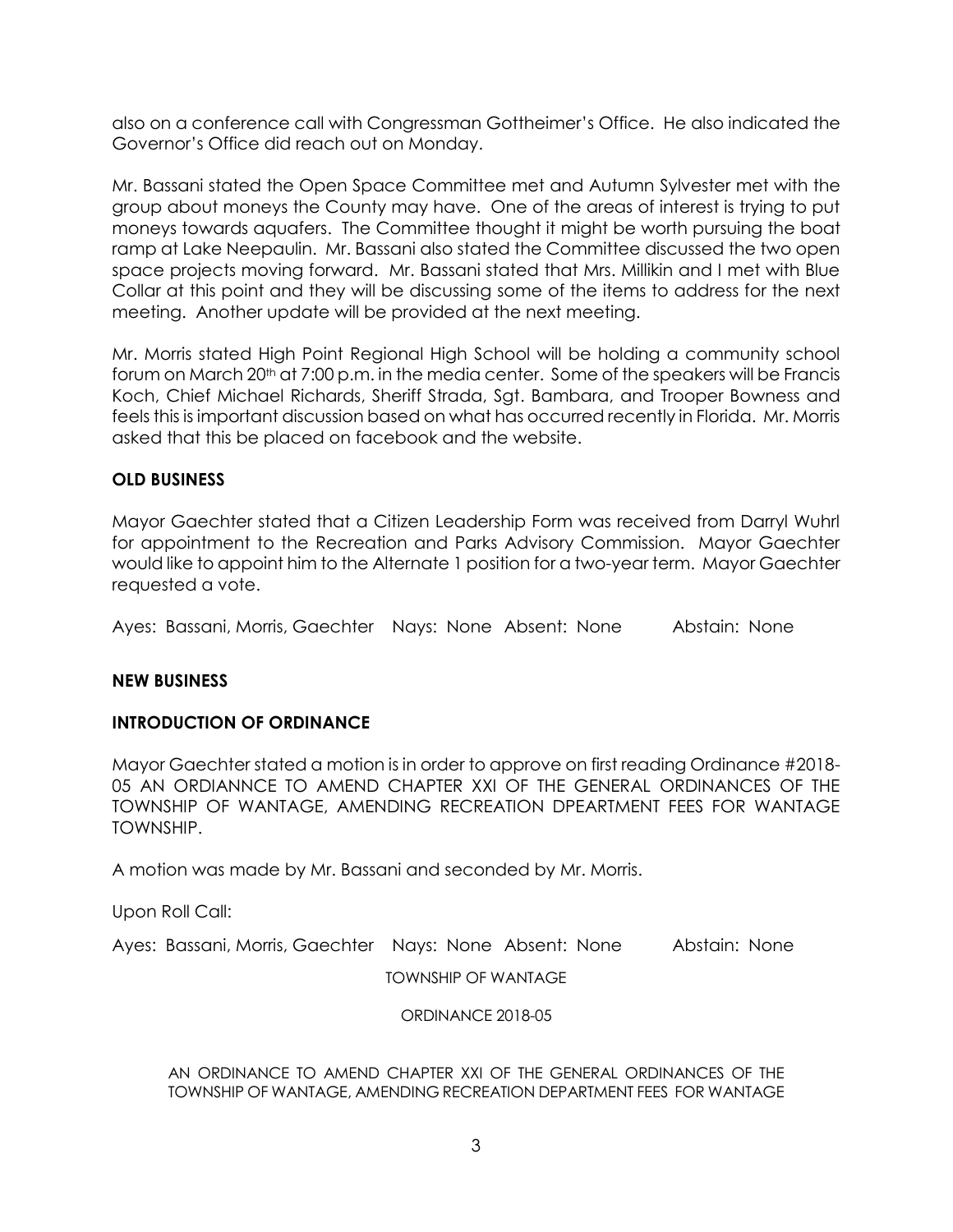#### TOWNSHIP

BE IT ORDAINED by the Mayor and Township Committee of the Township of Wantage, as follows:

Section 1. Section 21-18 of Chapter XXI of the Wantage Township General Ordinances is amended in part, adjusting the fees for Recreation Department to include the following:

A.21-18 RECREATION DEPARTMENT FEES

The following fees are payable to the Township of Wantage.

| Pavilion Use Application Fee | \$ 50.00                         |
|------------------------------|----------------------------------|
| Pavilion Use Deposit         | \$250.00 refundable if no damage |

Section 2. Should any section, paragraph, sentence, clause or phrase of this Ordinance be declared unconstitutional or invalid for any reason by any Court of competent jurisdiction, such provision(s) shall be deemed severable and the remaining portions of this Ordinance shall remain in full force and effect.

Section 3. All ordinances or parts of ordinances or resolutions that are inconsistent with the provisions of this Ordinance are repealed to the extent of such inconsistency.

Section 4. This ordinance shall take effect after publication and passage according to law.

### **INTRODUCTION OF BUDGET**

Mayor Gaechter stated a motion is in order to introduce the 2018 Wantage Township Municipal Budget in the amount of \$7,319,458.00, which is a flat tax rate of .294. Public Hearing will be April 12, 2018.

Motion was made by Mr. Bassani and seconded by Mr. Morris.

Upon Roll Call:

Ayes: Bassani, Morris, Gaechter Nays: None Absent: None Abstain:

### **APPROVAL OF MINUTES**

Mayor Gaechter stated a motion is in order to approve the minutes of the Mayor and Committee Regular Meeting on February 22, 2018, and Executive Session Minutes on February 22, 2018.

Motion was made by Mr. Bassani and seconded by Mr. Morris.

Upon Roll Call:

Ayes: Bassani, Morris, Gaechter Nays: None Absent: None Abstain: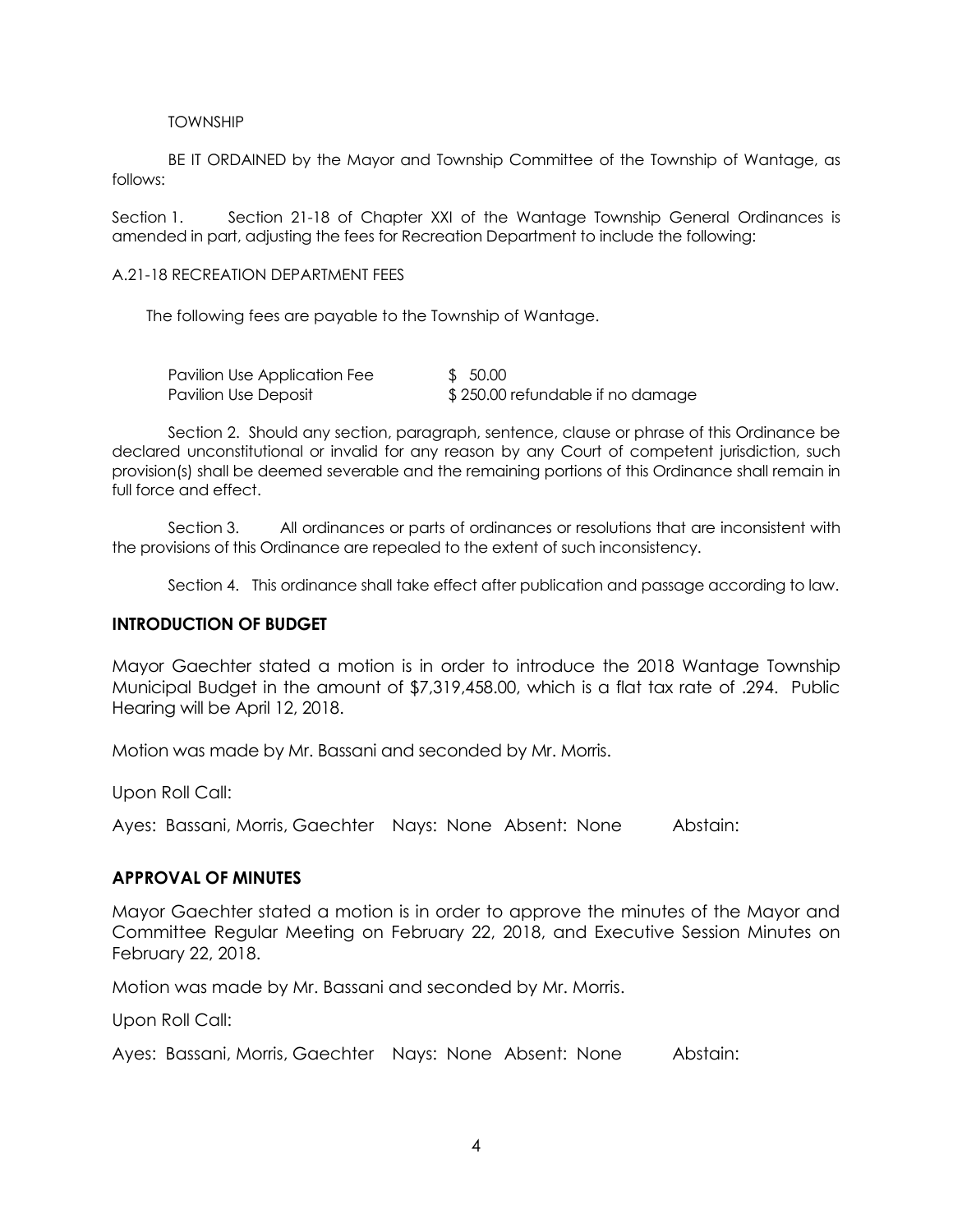# **OPEN PUBLIC SESSION**

Mayor Gaechter opened the meeting to the public.

Mr. Ted L'Estrange 6 Geoffrey Court, Otisville, NY – he stated he is here to speak about the genocide and the violent persecution and state-sanctioned killing of Falun Gong practitioner and other prisoners of conscience in China for their organs. He submitted information for the Committee's review and requested the Committee consider a resolution regarding this matter.

There being no other public this portion of the meeting was closed.

## **EXECUTIVE SESSION**

Mayor Gaechter stated a motion is in order to approve Resolution #41-2018 Authorizing the Township Committee to go into Executive Session to discuss Contract Negotiations – Blue Collar.

Motion was made by Mr. Bassani and seconded by Mr. Morris

Upon Roll Call:

Aye: Bassani, Gaechter, Morris Nay: None Absent: None Abstain: None

## TOWNSHIP OF WANTAGE

RESOLUTION #41-2018

### EXECUTIVE SESSION MARCH 8, 2018

WHEREAS, the Township of Wantage is subject to certain requirements of the Open Public Meetings Act, N.J.S.A. 10:4-6, et seq.; and

WHEREAS, the Open Public Meetings Act, N.J.S.A. 10:4-12, provides that an Executive Session, not open to the public, may be held for certain specific purposes when authorized by Resolution; and

WHEREAS, it is necessary for the Township Committee of the Township of Wantage to discuss in a session not open to the public certain matters relating to the item authorized by N.J.S.A. 10:4-12b and designated below:

(1) Contract Negotiations – Blue Collar

NOW, THEREFORE, BE IT RESOLVED, by the Township Committee of the Township of Wantage, assembled in public session on March 8, 2018, that an Executive Session closed to the public shall be held on March 8, 2018, at 7:20 PM in the Township of Wantage Municipal Building, 888 Route 23, Wantage, NJ, for the discussion of matters relating to the specific item designated above.